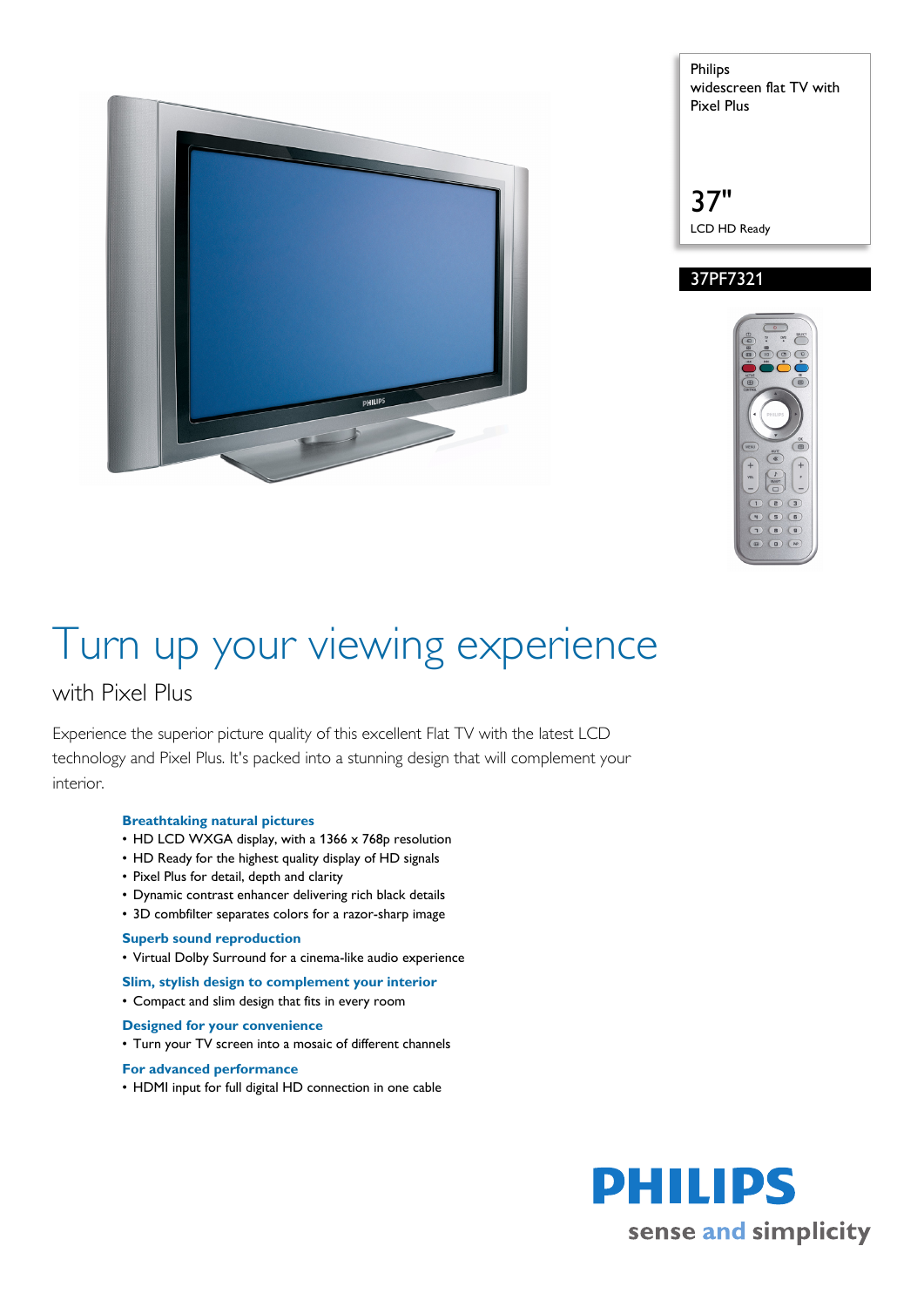## **Highlights**

#### **LCD WXGA display, 1366 x 768p**

This WXGA display with state-of-the-art LCD screen technology gives you widescreen HD resolution of 1366 x 768p pixels. It produces brilliant flicker-free progressive scan pictures with optimum brightness and superb colors. This vibrant and sharp image will provide you with an enhanced viewing experience.

#### **HD Ready**

Enjoy the exceptional picture quality of High Definition pictures and be fully prepared for HD sources like HDTV settop box or Blu-ray disc. HD Ready is a protected label that offers picture quality beyond that of progressive scan. It conforms to strict standards laid out by EICTA to offer a HD screen that displays the benefits of resolution and picture quality of a High Definition signal. It has a universal connection for both analog YPbPr and uncompressed Digital connection of DVI or HDMI, supporting HDCP. It can display 720p, and 1080i signals at 50 and 60Hz.

#### **Pixel Plus**

Pixel Plus is a digital picture processing technology that increases the number of lines and the number of pixels. The result is razor sharp pictures with incredible detail and depth, every time from any source.

#### **Dynamic contrast enhancer**

You want the LCD flat display with the highest contrast and most vibrant images even at wide viewing angle. The Philips dynamic contrast enhancer uses video processing and unique dimming backlight technology. This delivers deep rich black levels with increased detail. The dimming backlight increases the contrast up to 5 times\*, and at the same time improves the viewing angle. It gives a bright, lifelike picture with high contrast and vibrant colors, (\* factor between 2 and 5, screen type and picture content dependant).

#### **3D Combfilter**

The 3D comb filter separates brightness and color signals better in 3D domain to eliminate cross-color, cross-luminance and dot-crawl distortion - all of which detract from your viewing pleasure. The 3D digital comb filter performs field-by-field comparisons of the television image to accurately separate the color from the black-and-white information and remove both horizontally and vertically hanging dots, as well as dot crawl. The result is a razor sharp image.

#### **Virtual Dolby Surround**

Virtual Dolby Surround is a processing technology for enhancing surround sound effects. It will create the sensation of Dolby Pro Logic without the necessity of additional rear speakers. You become totally immersed in your television experience.

#### **Compact and slim design**

This design style emphasizes a slim, compact look that saves space and fits in anywhere.

#### **Multiple PiP Modes**

Multiple Picture-in-Picture modes allow you to simultaneously watch two video sources either picture-in-picture, side by side, or in a mosaicview with still images.

#### **HDMI input**

HDMI makes an uncompressed digital RGB connection from the source to the screen. By eliminating conversion to an analog signal, it delivers an unblemished image. The nondegraded signal reduces flicker and leads to a clearer picture. HDMI intelligently communicates the highest output resolution with the source device. The HDMI input is fully backward compatible with DVI sources but includes digital audio. HDMI uses HDCP copy protection.